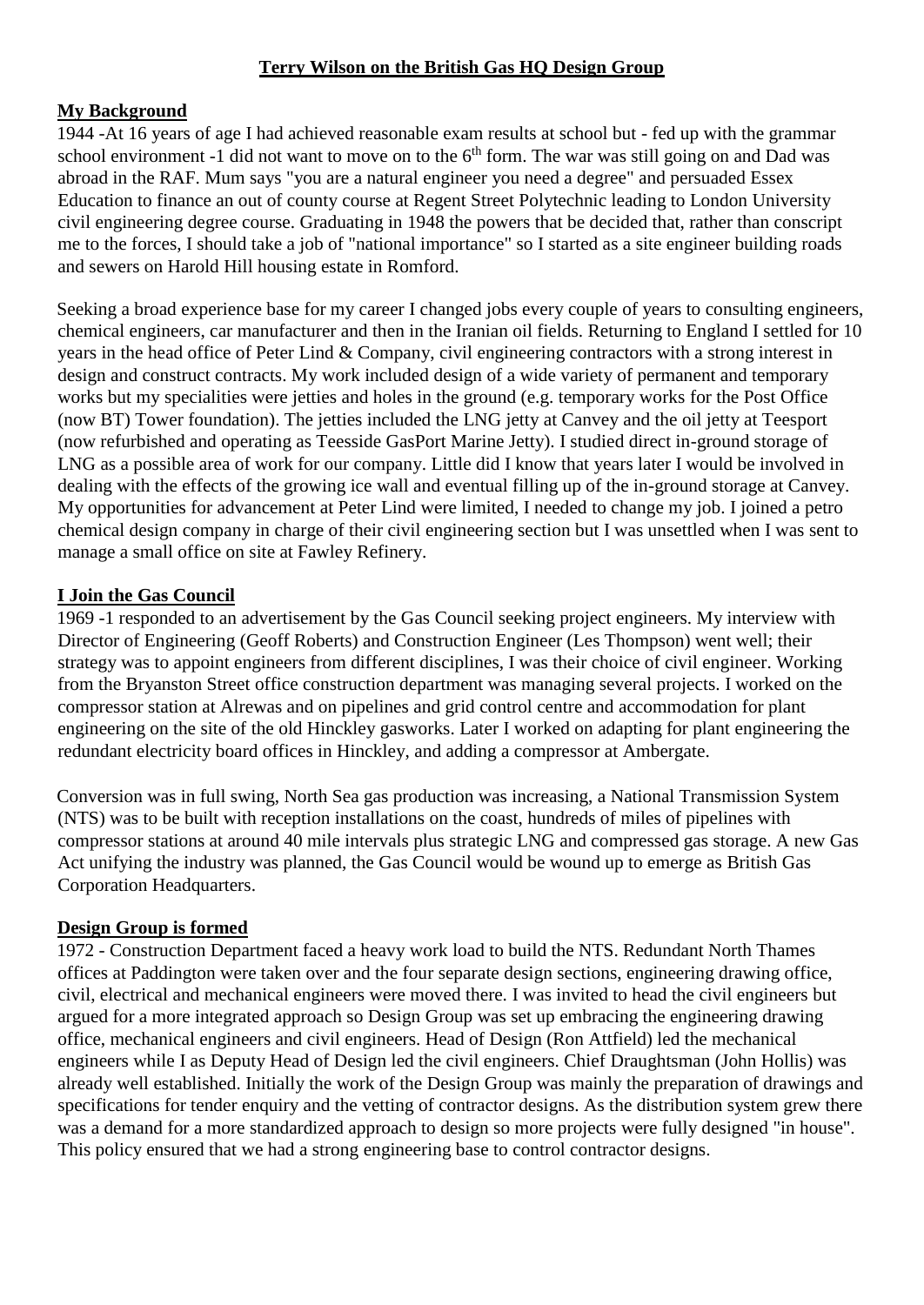## **The Architects**

The NTS needed sites all over the country, Engineering Planning Department, working closely with a private architectural practice (Architects Design Group), had an excellent record for locating suitable sites and securing planning permission. However there was growing unease that plant layout and building details were being compromised through insufficient consultation with the engineers before seeking planning consent. A staff architect (David Hollis) was taken on to join the civil engineers and Design Group increased their efforts to influence the work of Architects Design Group before planning consent was sought.

As the I.R.A. was becoming more active there was concern that our installations were vulnerable to bomb attack. Design Group took over detailed design of control buildings, our architect worked with the civil engineers to design more robust buildings in concrete and brick. With an additional architect and technicians the architects became well established and were responsible for much of the building design thereafter, including the buildings for St. Fergus terminal, Hornsea salt cavity storage and the Morecambe Bay gas field base at Heysham.

## **Drawing Office**

At Marble Arch John Hollis had built up the drawing office for the Gas Council, initially to provide photographic and graphic design support but with engineering draughtsmen being added as demand grew. When Design Group was formed the engineering draughtsmen moved to Paddington, however as we moved to full design "in house" many more drawings were needed and a contract drawing office was planned. Shortly after moving to Paddington John Hollis retired and Wally Hart was appointed Chief Draughtsman.

A specification was drawn up covering draughtsman numbers, grades, selection process, premises & etc. We guaranteed employment of 40 but included flexibility under reasonable notice to vary numbers up to 60. The contractor would also provide clerks, materials and drawing printing facilities. Our Chief Draughtsman would work with the contractor's manager on staff selection, discipline, job allocation etc. Technical direction would be by Design Group engineers. The contract drawing office was set up in Holborn. The initial contract was for 2 years, it worked well, and a 2 year extension was negotiated. Our workload was still expanding and a new drawing office contract was let, the new premises were at Highbury and draughtsman numbers were to be 80 to 100, this contract was subsequently renegotiated and extended several times with draughtsman numbers peaking at about 110. Running this important contract took up most of Wally Hart's time.

When Construction Department moved to spacious accommodation in Bishop's House Holborn a Drawing Office Manager (Tony Nixon) was appointed to bring cohesion to the several drawing office activities and to manage the introduction of Computer Aided Design (CAD).

### **Computers in Design**

When I started as an engineer calculations were by slide rule or, if greater accuracy was required, 7 figure logarithms. I became interested in computer developments and in 1962 I learned Autocode which was the language used to program the Ferranti Pegasus computer. To use this machine I would write my program code and make up data forms for completion by myself or others. This would be posted to Ferranti who would transfer the information to punched paper tape, run the machine overnight and return results by post next day. My first task for Pegasus was to help site engineers who were spending hours calculating vertical and horizontal angles from setting out points ashore , for each pile on Canvey jetty. My last task for Pegasus was a series of calculations to determine the behaviour of 600 ton concrete base sections of caissons for the Teesport jetty launched down a 10% gradient slipway into the Tees.

When Design Group was formed slide rules and seven figure logs were still the norm but changes were afoot. We had a problem designing the feed pipe support system for the LNG tank at Glenmavis. With the aid of my new electronic calculator I calculated the stresses arising in tank and pipework as the tank wall distortion under liquid pressure was restrained by the tank base and pipe supports.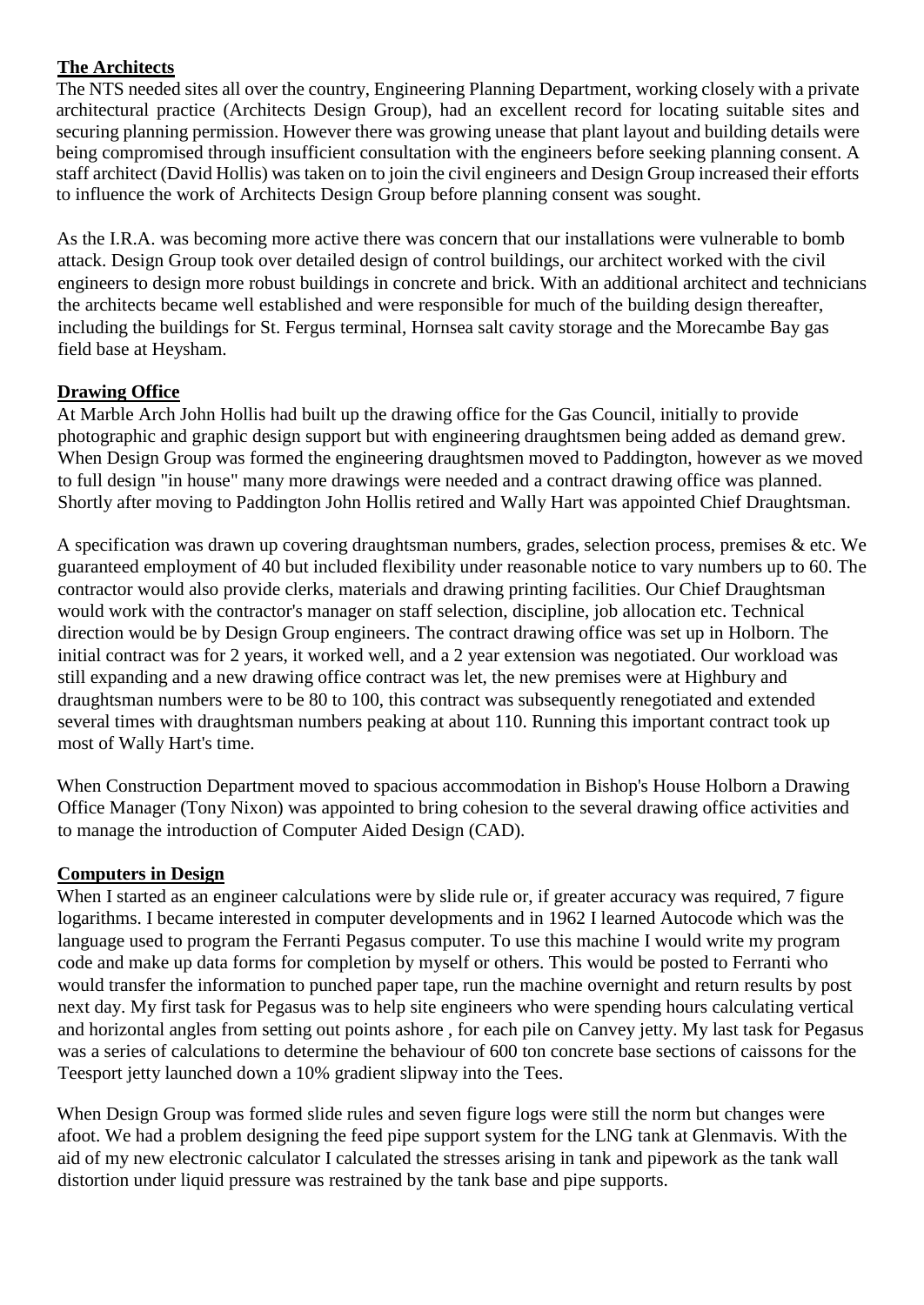Electronic calculators were immediately adopted as our main means of calculation. Engineering Research Station were using main frame computers for pipe stressing work. A teletype terminal and modem was installed in our Paddington office so that our mechanical engineers could use the system. The civil engineers saw that programs were available for earthworks, drainage and structural design and started to use these for out of the ordinary calculations. Soon after our move to Bishops House early microcomputers started to become available. We had a couple of Superbrains which were well used, there was also a Commodore Pet in the office.

A purpose designed main frame system was introduced as the main project management tool for Construction. On the whole this helped Design Group but the amount of paper form filling it involved caused some resentment.

Personal computers started to be brought into Design Group in the early 1980s, by 1983 the engineers and architects had set up their own network so that files could be exchanged and the A3 printer could be shared. When necessary our acoustic couplers were used to access external computers. The architects, in addition to directing the drawing office draughtsmen, were producing their own drawings and sketches with Autocad. Several years passed before this system was superseded by the company wide network.

## **Sidelines**

Apart from our mainstream production work we would from time to time be approached for advice and assistance on several fronts. Providing support for working parties on codes of practice in preparation by IGE and IHVE come to mind, also sorting out problems on sites such as damp buildings or leaking fire water ponds. We even had a local authority ask for advice on painting seaside railings. Near the end of my career I had a call for help from SEGas which had decommissioned Greenwich works, and let part of the site to a scrap metal dealer. Unfortunately the dealer had overloaded the quayside and damaged the sheet pile wall on the Thames bank. His insurer had engaged a consulting engineer to produce a proposal for remedial works, the SEGas manager had engaged another consulting engineer to vet the scheme. When the two engineers could not agree on a satisfactory scheme SEGas turned to us for assistance. I worked with one of my engineers (Ken Davey) to analyse the situation and persuade all concerned to accept our modified scheme. We knew it was an important site -I am reminded of that whenever an event from the O2 Arena is televised.

# **Musings on St Fergus**

Sean Coogan was our civil engineer leading the design of St Fergus terminal. He will tell the main story but it was a project in which I had a close personal interest and I was involved in all key decisions on the civil side. There was considerable pressure to fast track this project and I drew on personal experience to put forward ways to achieve this.

Early in my career I had worked as an agency draughtsman at Ford Motor Company in Dagenham, They had a senior civil engineer, a mechanical engineer and a few general purpose draughtsmen for minor works around the factory. An urgent need arose to build a new foundry: a consultant for the civil and building works had been appointed but progress was slow. They faced the recurrent problem of the civil engineer on industrial projects– design cannot proceed without detailed information from the equipment suppliers. The senior civil engineer suggested that I might be able to get hold of sufficient information to determine a piling layout and get a piling contract under way.

We had a block layout showing column centres and approximate positions of all plant items. I trawled around the factory quizzing all the different disciplines for typical dimensions and loads for the plant and a mixture of drawings of existing plant and drawings of typical plant to be supplied was unearthed. I roughed out designs for the steel structure and produced preliminary designs for bases and plant foundations and then produced the piling layout. Some 600 piles were driven to my layout saving 3 months on the project. Only half a dozen extra piles were needed to complete the job when final details became available.